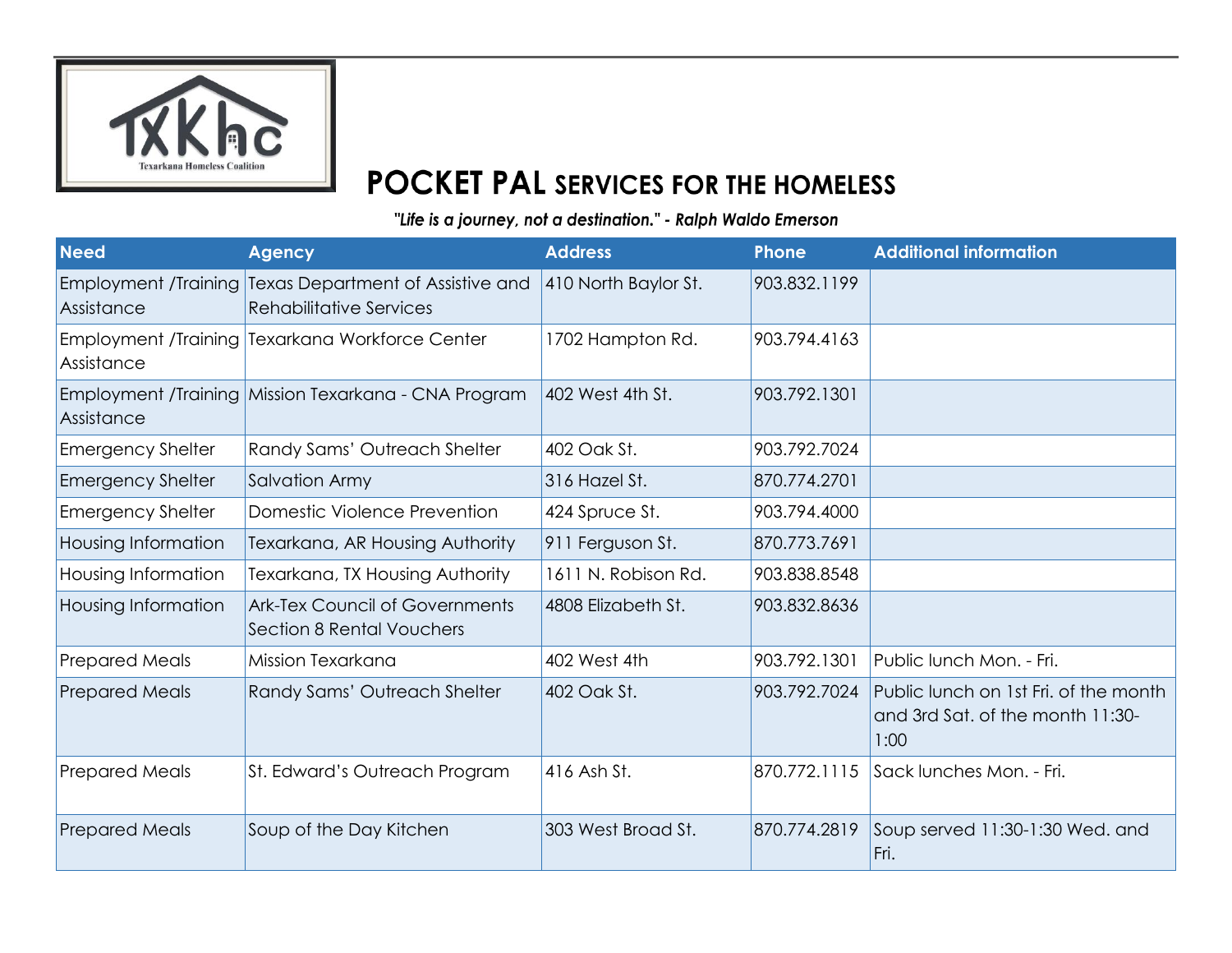| <b>Need</b>                          | <b>Agency</b>                                           | <b>Address</b>      | <b>Phone</b> | <b>Additional information</b>    |
|--------------------------------------|---------------------------------------------------------|---------------------|--------------|----------------------------------|
| <b>Prepared Meals</b>                | Salvation Army                                          | 400 East 4th St.    | 870.774.2701 | Public supper everyday 5:30-6:00 |
| Alcohol / Substance<br>Abuse Support | <b>Alcoholics Anonymous</b>                             | 2013 S Ann St.      | 903.794.4731 |                                  |
| Alcohol / Substance<br>Abuse Support | Narcotics Anonymous                                     | 53 Airport Cir.     | 870.773.8470 |                                  |
| <b>Medical Assistance</b>            | <b>AHEC Family Clinic</b>                               | 300 E 6th St.       | 870.779.6000 |                                  |
| <b>Medical Assistance</b>            | Texarkana - Bowie County Family<br>Health Ctr.          | 902 W 12th St.      | 903.798.3250 |                                  |
| <b>Medical Assistance</b>            | St. Michael's Hospital                                  | 2600 St Michael Dr. | 903.614.1000 |                                  |
| <b>Medical Assistance</b>            | <b>Wadley Hospital</b>                                  | 1000 Pine St.       | 903.798.8000 |                                  |
| <b>Medical Assistance</b>            | <b>Special Health Resources</b>                         | 1102 Main St.       | 903.792.5924 |                                  |
| <b>Medical Assistance</b>            | <b>Grace Clinic</b>                                     | 312 W 4th St.       | 903.949.5571 | 4 - 7:00 PM Tuesdays and Sundays |
| <b>Medical Assistance</b>            | Christian Care Center Long-term<br>care facility        | 8 E Midway Dr.      | 903.838.9526 |                                  |
| <b>General Information</b>           | <b>First Choice</b><br><b>Pregnancy Resource Center</b> | 602 Main St.        | 903.792.5735 | Life skills classes              |
| <b>General Information</b>           | <b>Ark-Tex Council of Governments</b><br><b>TRAX</b>    | 4808 Elizabeth St.  | 866.575.9014 |                                  |
| <b>General Information</b>           | Texarkana Public Library                                | 600 W 3rd St.       | 903.794.2149 |                                  |
| <b>General Information</b>           | T-Line                                                  | 1402 Texas Blvd.    | 903.794.8883 | Public transportation            |
| <b>General Information</b>           | Samaritan Charities                                     | 2604 New Boston Rd. | 903.793.0011 |                                  |
| <b>General Information</b>           | Veterans-Texas                                          |                     | 903.838.1003 |                                  |
| <b>General Information</b>           | Veterans-Arkansas                                       |                     | 870.216.2242 |                                  |
| <b>General Information</b>           | Miller County Department of<br><b>Human Services</b>    | 3809 Airport Plaza  | 870.773.0563 |                                  |